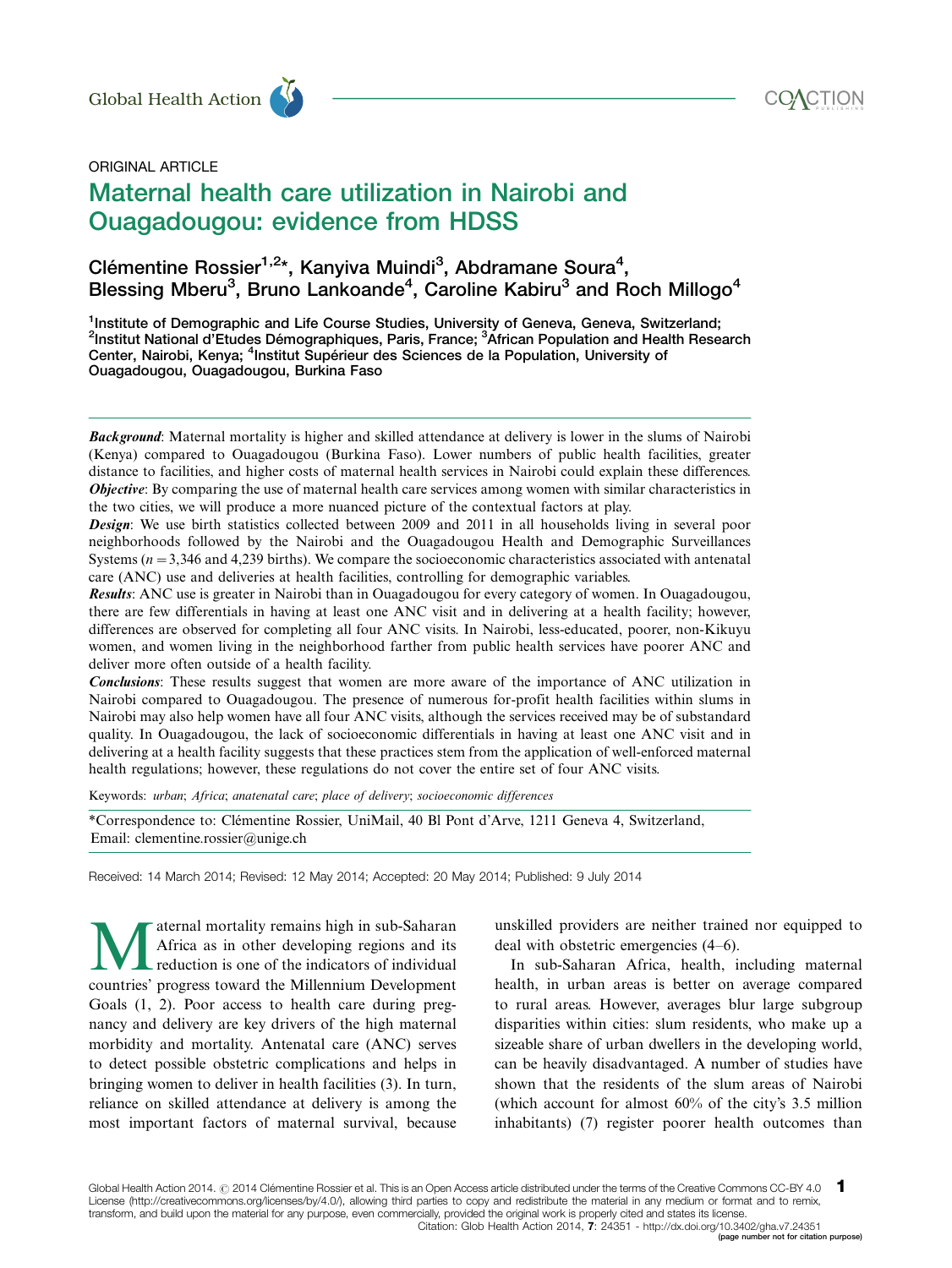other urban residents, and even than rural residents (8). In fact, the maternal mortality ratio was as high as 706 maternal deaths per 100,000 births between 2003 and 2005 in two slums of Nairobi covered by the Nairobi Urban Health and Demographic Surveillance System (NUHDSS) (9), well above the national average (488 maternal deaths per 100,000 births according to the 2010 Demographic and Health Survey) (10). The widespread recourse to unsafe abortion explains part of this excess mortality. Further studies showed that while almost all women seek ANC before a birth in these two neighborhoods, many women use the services of a traditional birth attendant at delivery (11, 12).

African slum residents are not always at a disadvantage. In Ouagadougou for instance (where 33% of the 1.9 million city inhabitants are estimated to live in informal areas) (13), almost all women seek ANC and deliver in hospitals (14), whether they live in the formal or informal neighborhoods of the city. Maternal mortality ratios measured between 2009 and 2011 in the informal areas followed by the Ouagadougou HDSS (95 per 100,000 births) are lower than national maternal mortality ratios in Burkina Faso (341 per 100,000 births according to the 2010 Demographic and Health Survey) (14).

Women living in the slums of African cities encounter a number of obstacles in accessing maternal health services. The cost of health services remains an important impediment to health care utilization in low-income countries (15), and this obstacle can be of prime importance for slum residents, who are poorer than other city dwellers. To address this problem, Kenya introduced a flat fee for all primary health care services in 2004 and free deliveries in 2007. Burkina Faso abolished all ANC user fees in 2002 and introduced a subsidy for all deliveries in 2007. In both countries, user fee reduction led to greater maternal health services utilization (16, 17). However, the user fee reduction policy has been unevenly implemented in Kenya (16). Thus, maternal health services costs may still be prohibitively high in the public hospitals serving the slums of Nairobi.

Distance to health services is another important obstacle to maternal health services utilization, combined with transportation (18). Distance is known to matter especially for deliveries (versus ANC). While distance to a health facility is typically low in cities, it may be greater for women living in slums (often located at the periphery of cities). In Nairobi, the majority of public health facilities are located away from slum settlements, making their utilization by slum residents difficult due to the added cost of getting to the facility. The distance to the closest public facility for slum residents is lower in Ouagadougou, where health planners implemented the city's hospitals at the periphery of its formal neighborhoods, in anticipation of the city's growth (19).

Furthermore, quality of care is a key aspect of maternal service utilization (18). For example, polices lowering user fees do not increase utilization if the quality of services declines (20). Availability of staff and equipment both matter for the quality of care. Public hospitals serving the Nairobi slums may be particularly overloaded, compared to hospitals in Ouagadougou. In Nairobi city, there are an estimated 87 public health facilities (21) serving a population of about 3 million. In the Centre region of Burkina Faso (which corresponds largely to Ouagadougou), there are 177 public health facilities for a population of about 2.2 million (22).

The current study focuses on the obstacles to maternal care utilization in the informal areas of the capital cities of two sub-Saharan African countries, Kenya and Burkina Faso. These sites were chosen because they are the home of the only two urban HDSS on the continent. To approach obstacles to maternal care utilization, the study will look at differences in ANC utilization (number of visits, four being the number recommended by the World Health Organization) and place of delivery according to the sociodemographic characteristics of women giving birth in the two study areas. By comparing the practices of women with similar characteristics in the two cities, we will produce a more nuanced picture of the contextual factors, which promote (or hinder) ANC utilization and skilled delivery among the poor in urban sub-Saharan Africa. Our study aims to be a critical contribution in the search for successful pathways to reduce health inequities and improve maternal morbidity and mortality outcomes among vulnerable population in urban Eastern and Western Africa. The results are expected to reveal strides made in the right direction toward reducing maternal mortality and perhaps offer lessons for each country that can be adopted to improve the current status.

# **Methods**

We use data from ongoing HDSS of populations living in the two study sites in Nairobi and Ouagadougou for the period 2009 to 2011. The HDSS collect data on vital events (births, deaths, migrations) in all households living in the surveillance area. After an initial census, fieldworkers visit every household at regular intervals (every 4 months in Nairobi and 8 months in Ouagadougou) to record details on all vital events which occurred since the last visit. Details on data collection procedures for both sites are described elsewhere (8, 23).

In the NUHDSS, maternal and child health data were collected from all women who had a live birth since September 2006. Information was collected for each birth on antenatal clinic attendance, the place of delivery, and the type of professional attending to her during delivery, among other information. In the Ouagadougou HDSS, data on the place of birth and the type of attendant were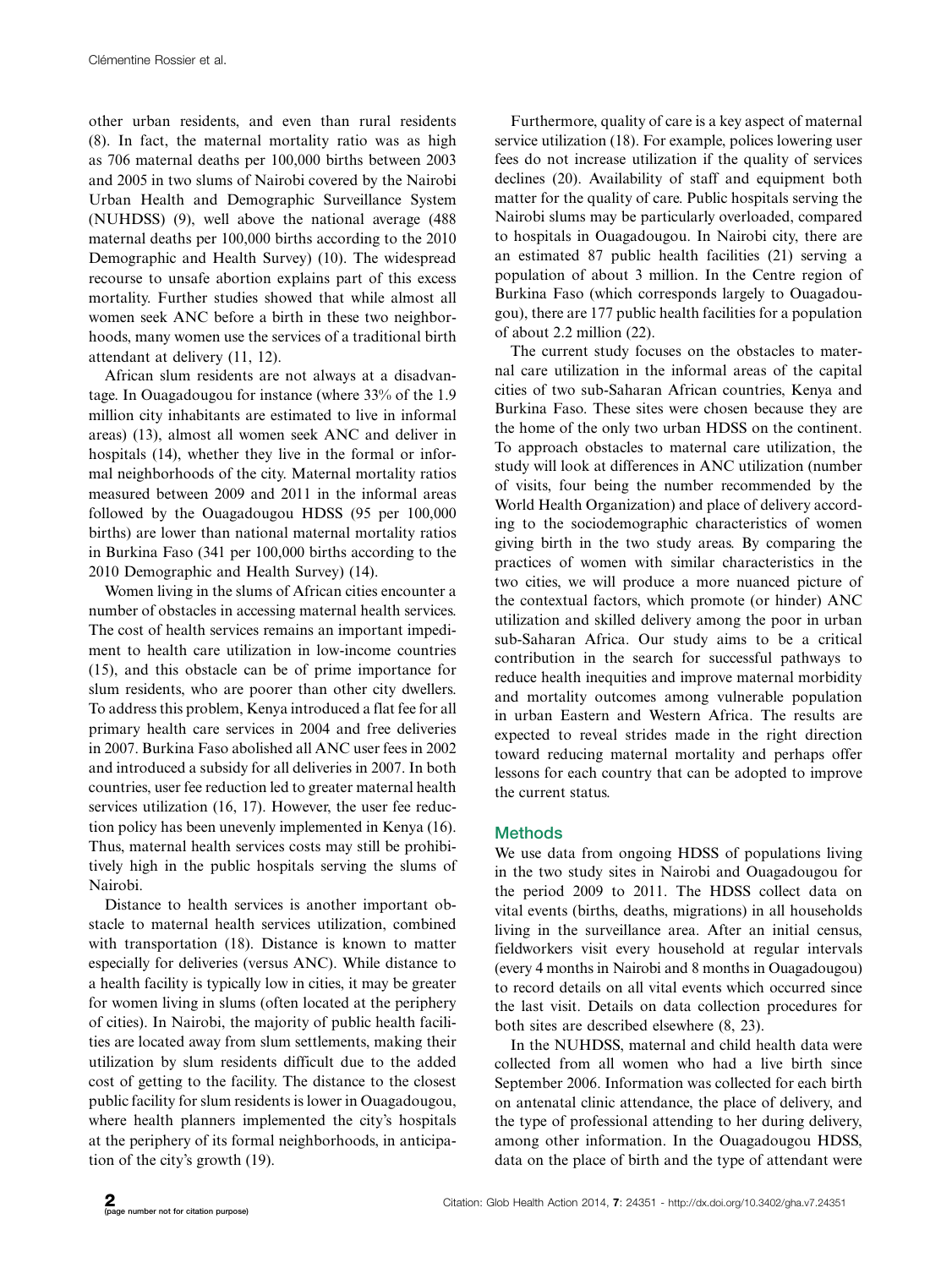collected for every live birth from 2008. Questions on ANC (number and dates of each visit) were introduced for births in 2010. The analysis is restricted to data collected between 2009 and 2011 to allow for comparison between the two sites. Altogether, 3,346 live births were recorded during that period in the Nairobi site and 4,239 in the Ouagadougou site. In Ouagadougou, the analysis uses all 4,239 births for the study on place at delivery, and 2,501 births for ANC use, questions which were added to the questionnaire only in mid-2010.

Our variables of interest are: 1) the number of ANC visits and 2) place of delivery. We also performed the analysis for the type of birth attendant, but as it was almost identical to place of delivery, we dropped it in the analysis presented. In each site, we examine differences in ANC utilization and place of delivery by the following socioeconomic characteristics: household socioeconomic status (SES), mother's educational level, mother's ethnic group, and neighborhood of residence. We also control for several demographic variables, including mother's age, marital status, parity, and year of data collection. These variables have been found to be associated with maternal health service utilization in previous studies  $(18, 24-28)$ .

SES is computed as an index from 11 household goods in the Nairobi site (bicycle, iron, kerosene stove, lamp, phone, radio, sewing machine, sofa, table, television, and torch). In the Ouagadougou site, SES status was calculated as an index from five household goods (refrigerator, television, car, motorcycle, and bicycle). Housing characteristics were not used because of the homogeneity in housing in informal areas in Nairobi and Ouagadougou. In both cities, principal components analysis (PCA) was used to generate a wealth index. Based on the scores of the first factor of the PCA (which accounts for 50% of the variance in the case of Ouagadougou and 24% in the case of Nairobi), households were classified as poor (those with larger loadings and above the median score) or non-poor (those with smaller loadings of the principal component and below the median score). $^1$  Compared with poor residents of the Nairobi slums, poor inhabitants of informal areas in Ouagadougou owned fewer goods and amenities and were less educated.

We examined the differences in women's number of antenatal visits and place of delivery by socioeconomic characteristics and demographic controls through a series of bivariate analyses, for each site. The chi-square test was used to identify significant associations. We then ran three multivariate logistic models to predict ANC use (at least one ANC visit: yes/no, at least four ANC visits: yes/no) and the place of delivery (health facility or not). As attending ANC is associated with skilled delivery (4), having had at least one antenatal visit was introduced as an explanatory variable in the model predicting the place of delivery.

### **Results**

In Nairobi, $<sup>2</sup>$  half of the women attended between one</sup> and three ANC visits (51.0%), while 46.7% attended ANC four times or more; only 2.1% did not attend any ANC at all (Table 1). Mothers with incomplete primary or no education form the highest proportion of those who did not attend the four recommended ANC visits  $(40.3\%)$ , and 3.9% of these women attended no ANC at all. Further, a greater proportion of mothers from poorer households had lower ANC attendance. Area of residence and ethnic differences in proportions were not significant in the bivariate analysis. Among the control variables, non-married and lower parity women were significantly more likely to use ANC services.

In Ouagadougou, as in Nairobi, few women did not have any ANC visit but the proportion of non-users was slightly higher (4.0% versus 2.1%). Moreover, only 22.0% of women had the recommended set of four or more visits (about half the proportion observed in Nairobi). Like in Nairobi, women with no education, women from poorer households, and women in some neighborhoods (Nioko or Polesgo), and non-Mossi women reported fewer ANC visits. However, the differences were not significant at the bivariate level. Differences according to the control variables were also non-significant.

Regarding the place where the delivery took place, 80.2% of the women in Nairobi delivered in a health facility while 18.9% delivered at their home or the home of the TBA. A lower proportion of women from poorer households delivered in health facilities. Significant differences were observed by ethnicity with a lower proportion of Luhya, Luo, and Kamba women delivering in health facilities, compared with Kikuyu women and women belonging to the 'other ethnic group' category. A lower proportion of women living in Viwandani than those in Korogocho delivered in health facilities. Women with a secondary education were the least likely to deliver at home, followed by women with no education or incomplete primary (Table 2). Regarding the control variables,

<sup>&</sup>lt;sup>1</sup>The median scores that determined the cutoff of poor and nonpoor were 0.13 in Ouagadougou and  $-0.03$  in Nairobi. The fact that the variance contribution of the first component in Ouagadougou is higher than that of Nairobi is probably explained by the fact that the number of variables taken into account in Ouagadougou is less than the one in Nairobi. Logically, the higher the number of variables, the lower the variance (29).

<sup>&</sup>lt;sup>2</sup>Year of interview is negatively associated with both ANC and skilled delivery in Nairobi between 2009 and 2011 (as opposed to an upward trend with time observed in other years). This might be due to the effects of the post-election violence that affected the country after the 2008 elections. Though violence was largely in areas outside of Nairobi, most slum areas in Nairobi were also affected mostly by security personnel cracking down on organized criminal groups. The insecurity and suspicions arising from the post-election violence possibly worked to discourage women from going to health facilities for ANC and delivery.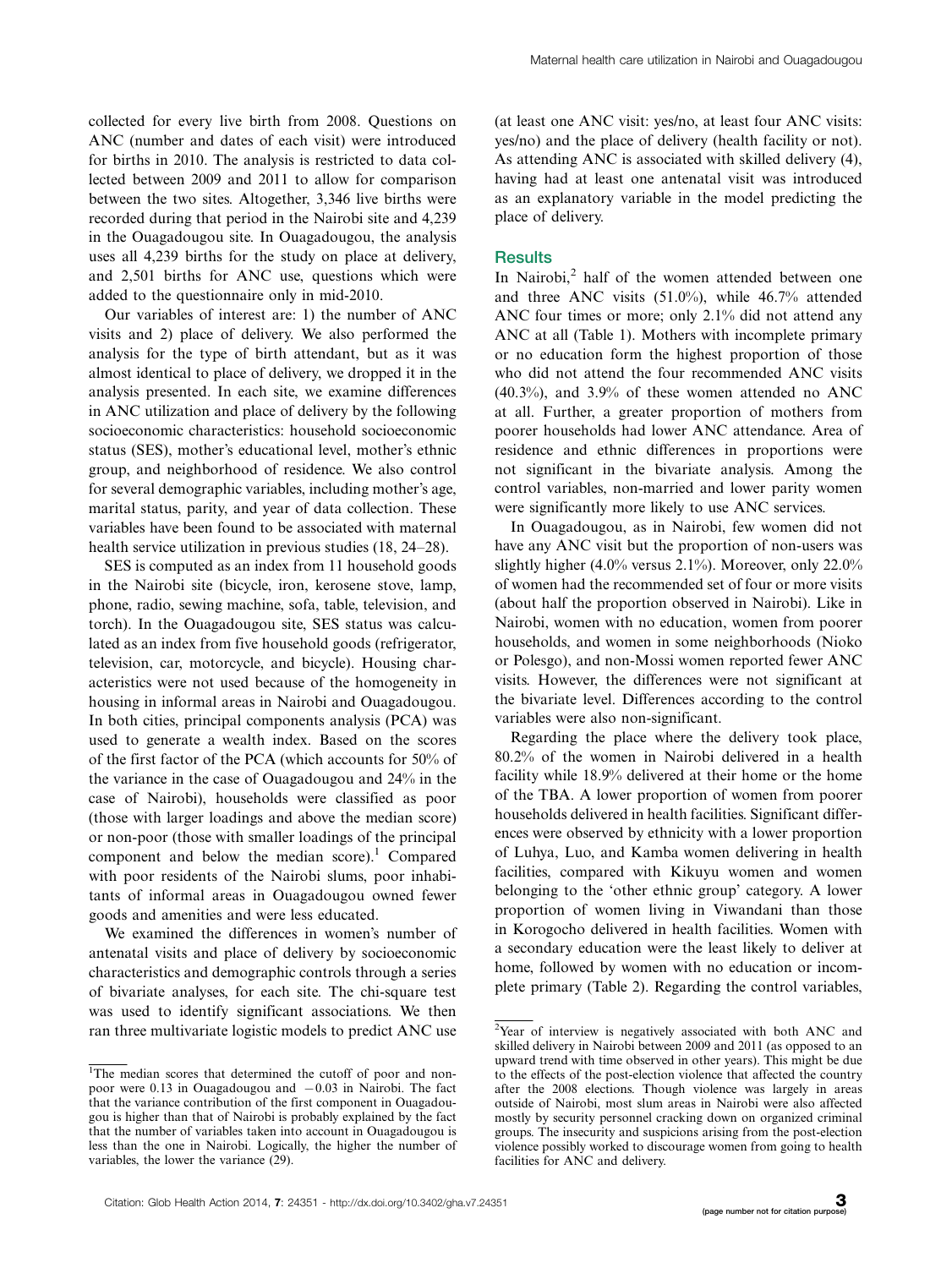|                         | Nairobi urban HDSS |             | Ouagadougou HDSS |                      |        |             |              |
|-------------------------|--------------------|-------------|------------------|----------------------|--------|-------------|--------------|
|                         | 0 time             | $1-3$ times | 4 times $&+$     |                      | 0 time | $1-3$ times | 4 times $&+$ |
| Household SES**         |                    |             |                  | <b>Household SES</b> |        |             |              |
| Poor                    | 3.2                | 51.9        | 44.9             | Poor                 | 3.5    | 79.2        | 17.3         |
| Not poor                | 1.3                | 50.3        | 48.4             | Not poor             | 4.4    | 69.9        | 25.7         |
| Mother's education**    |                    |             |                  | Mother's education   |        |             |              |
| inc. primary / no educ. | 3.9                | 55.7        | 40.3             | Not educated         | 4.5    | 77.3        | 18.2         |
| Completed primary       | 1.7                | 50.7        | 47.6             | Primary              | 3.6    | 69.2        | 27.2         |
| $Secondary +$           | 0.8                | 46.3        | 52.9             | $Secondary +$        | 3.1    | 67.3        | 29.6         |
| Place of residence      |                    |             |                  | Place of residence   |        |             |              |
| Korogocho               | 2.2                | 53.8        | 44.0             | Nioko <sub>2</sub>   | 5.3    | 75.3        | 19.4         |
| Viwandani               | 1.9                | 47.9        | 50.2             | Nonghin              | 3.5    | 72.2        | 24.3         |
|                         |                    |             |                  | Polesgo              | 3.2    | 79.0        | 17.8         |
| Ethnicity               |                    |             |                  | Ethnicity            |        |             |              |
| Kikuyu                  | 1.6                | 44.9        | 53.5             | Mossi                | 3.9    | 73.9        | 22.2         |
| Luhya                   | 1.5                | 56.6        | 42.0             | Other                | 5.2    | 75.2        | 19.6         |
| Luo                     | 2.9                | 58.9        | 38.3             |                      |        |             |              |
| Kamba                   | 2.2                | 45.9        | 51.9             |                      |        |             |              |
| Other                   | 2.4                | 52.7        | 44.9             |                      |        |             |              |
| Year of interview**     |                    |             |                  | Year of interview    |        |             |              |
| 2009                    | 2.5                | 58.0        | 39.6             |                      |        |             |              |
| 2010                    | 4.2                | 55.4        | 40.3             | 2010                 | 4.4    | 75.6        | 20.0         |
| 2011                    | 1.4                | 45.4        | 53.3             | 2011                 | 3.8    | 72.6        | 23.6         |
| Mother's age**          |                    |             |                  | Mother's age         |        |             |              |
| $12 - 19$               | 1.6                | 50.6        | 47.9             | $12 - 19$            | 4.4    | 71.3        | 24.3         |
| $20 - 24$               | 1.4                | 48.3        | 50.4             | $20 - 24$            | 4.4    | 73.7        | 21.9         |
| $25 - 29$               | 2.4                | 53.0        | 44.6             | $25 - 29$            | 3.4    | 74.6        | 22.0         |
| $30 - 34$               | 2.3                | 55.2        | 42.5             | $30 - 34$            | 3.1    | 74.6        | 22.3         |
| $35 +$                  | 5.5                | 52.0        | 42.5             | $35+$                | 6.2    | 74.8        | 19.0         |
| Parity**                |                    |             | 0.0              | Parity               |        |             |              |
| One birth               | 0.7                | 42.0        | 57.3             | One birth            | 4.9    | 72.1        | 23.0         |
| Two births              | 1.3                | 52.9        | 45.8             | Two births           | 3.7    | 70.8        | 25.5         |
| Three births            | 2                  | 52.2        | 45.8             | Three births         | 3.5    | 74.1        | 22.4         |
| $4+$ births             | 5.4                | 60.8        | 33.9             | $4+$ births          | 4.1    | 78.9        | 17.0         |
| Marital status**        |                    |             |                  | Marital status       |        |             |              |
| Not in union            | 1.6                | 51.3        | 47.1             | Not in union         | 8.2    | 78.1        | 13.7         |
| In union                | 3.8                | 50.4        | 45.8             | In union             | 4.1    | 75.0        | 20.9         |
| No data                 | 4.2                | 49.1        | 46.8             | No data              | 2.6    | 62.4        | 35.0         |
| Total                   | 2.1                | 51.0        | 46.9             | Total                | 4      | 74.0        | 22.0         |
| $N = 3346$              |                    |             |                  | $N = 2501$           |        |             |              |

#### Table 1. Frequency of ANC attendance by background characteristics

Chi-square significance: \*5%; \*\*1%.

the proportion of women delivering at a health facility was highest among women who had only one birth while it was lowest among the oldest women and those with four or more births.

A greater proportion of women in Ouagadougou (95%) than Nairobi (80%) delivered in a health facility and a substantial proportion of the few deliveries outside the health facility were reported as births that occurred

on the way to the hospital. Like in Nairobi, women from poorer households, uneducated women, women from some neighborhoods (Nonghin and Nioko 2), and women from some ethnic groups (non-Mossi) were less likely to deliver in hospitals. However, these bivariate differences were small and non-significant (Table 2). Differences according to control variables were also non-significant.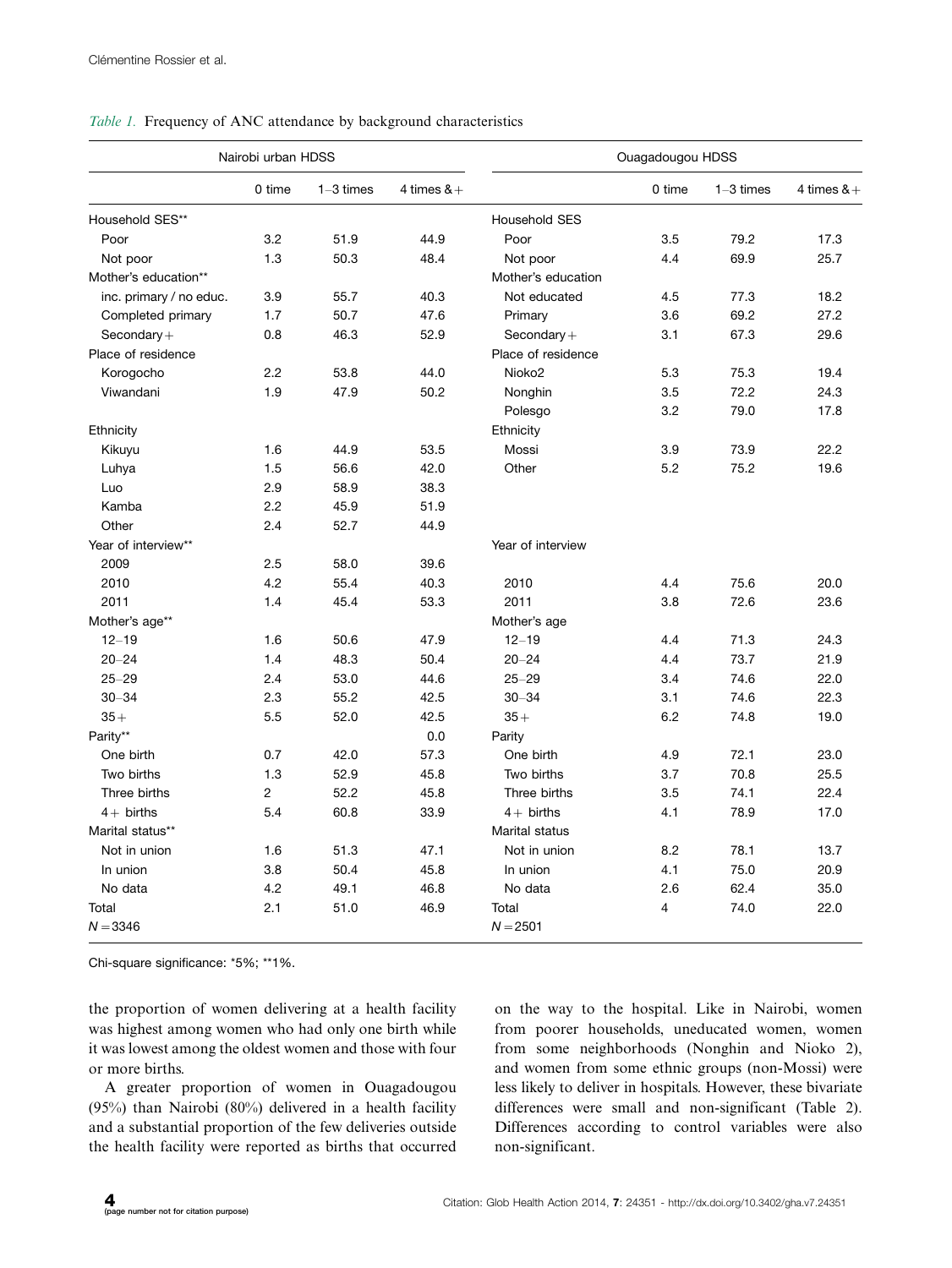|                         | Nairobi urban HDSS |                 | Ouagadougou HDSS |                      |      |                 |       |  |
|-------------------------|--------------------|-----------------|------------------|----------------------|------|-----------------|-------|--|
|                         | Home               | Health facility | Other            |                      | Home | Health facility | Other |  |
| Household SES**         |                    |                 |                  | <b>Household SES</b> |      |                 |       |  |
| Poor                    | 21.6               | 77.8            | 0.6              | Poor                 | 3.5  | 94.4            | 2.1   |  |
| Not poor                | 16.9               | 82.0            | 1.1              | Not poor             | 2.4  | 95.5            | 2.1   |  |
| Mother's education**    |                    |                 |                  | Mother's education   |      |                 |       |  |
| inc. primary / no educ. | 18.2               | 80.8            | 1.0              | Not educated         | 3.7  | 94.1            | 2.2   |  |
| Completed primary       | 20.6               | 78.4            | 1.0              | Primary              | 2.2  | 95.7            | 2.1   |  |
| $Secondary +$           | 16.4               | 83.1            | 0.5              | $Secondary +$        | 0.7  | 97.4            | 1.9   |  |
| Place of residence      |                    |                 |                  | Place of residence   |      |                 |       |  |
| Korogocho               | 14.6               | 84.6            | 0.8              | Nioko <sub>2</sub>   | 2.8  | 95.4            | 1.8   |  |
| Viwandani               | 23.9               | 75.3            | 0.9              | Nonghin              | 3.4  | 93.9            | 2.7   |  |
|                         |                    |                 |                  | Polesgo              | 1.1  | 98.3            | 0.6   |  |
| Ethnicity               |                    |                 |                  | Ethnicity            |      |                 |       |  |
| Kikuyu                  | 7.0                | 92.3            | 0.7              | Mossi                | 2.8  | 95.0            | 2.2   |  |
| Luhya                   | 25.4               | 74.0            | 0.7              | Other                | 4.0  | 94.4            | 1.6   |  |
| Luo                     | 26.9               | 71.9            | 1.2              |                      |      |                 |       |  |
| Kamba                   | 24.0               | 74.9            | 1.1              |                      |      |                 |       |  |
| Other                   | 15.4               | 83.9            | 0.7              |                      |      |                 |       |  |
| Year of interview**     |                    |                 |                  | Year of interview    |      |                 |       |  |
| 2009                    | 27.5               | 71.2            | 1.3              | 2009                 | 2.4  | 94.5            | 3.1   |  |
| 2010                    | 19.1               | 80.1            | 0.8              | 2010                 | 3.4  | 94.9            | 1.7   |  |
| 2011                    | 13.0               | 86.5            | 0.6              | 2011                 | 3.0  | 95.4            | 1.6   |  |
| Mother's age**          |                    |                 |                  | Mother's age         |      |                 |       |  |
| $12 - 19$               | 17.1               | 82.5            | 0.4              | $12 - 19$            | 1.8  | 95.6            | 2.6   |  |
| $20 - 24$               | 20.3               | 79.1            | 0.6              | $20 - 24$            | 2.6  | 94.7            | 2.7   |  |
| $25 - 29$               | 20.6               | 78.4            | 1.1              | $25 - 29$            | 3.3  | 94.7            | 2.0   |  |
| $30 - 34$               | 13.2               | 85.2            | 1.6              | $30 - 34$            | 3.8  | 95.3            | 0.9   |  |
| $35+$                   | 20.6               | 78.0            | 1.4              | $35 +$               | 3.3  | 95.2            | 1.5   |  |
| Parity**                |                    |                 |                  | Parity               |      |                 |       |  |
| One birth               | 14.8               | 85.0            | 0.2              | One birth            | 1.4  | 96.1            | 2.5   |  |
| Two births              | 18.9               | 80.2            | 0.9              | Two births           | 2.4  | 95.0            | 2.6   |  |
| Three births            | 20.3               | 79.0            | 0.8              | Three births         | 4.5  | 93.5            | 2.0   |  |
| $4+$ births             | 24.0               | 74.1            | 1.9              | $4+$ births          | 3.9  | 94.8            | 1.3   |  |
| Marital status**        |                    |                 |                  | Marital status       |      |                 |       |  |
| Not in union            | 18.8               | 80.4            | 0.8              | Not in union         | 2.4  | 94.4            | 3.2   |  |
| In union                | 17.3               | 81.7            | 1.0              | In union             | 3.1  | 94.7            | 2.2   |  |
| No data                 | 26.1               | 72.1            | 1.8              | No data              | 0.8  | 98.4            | 0.8   |  |
| Total                   | 18.9               | 80.2            | 0.9              | Total                | 2.9  | 95.0            | 2.1   |  |
| $N = 3346$              |                    |                 |                  | $N = 4239$           |      |                 |       |  |

#### Table 2. Place of delivery by background characteristics

Chi-square significance: \*5%; \*\*1%.

In the multivariate models based on data from Nairobi, women with the least education and women from poorer households were significantly less likely to report ANC, everything else being constant (Table 3). Differences by ethnic group and neighborhood became significant. Specifically, women from Viwandani were less likely to have any antenatal visits (Table 3), and women who were Kikuyu or Kamba were more likely to attend

all four recommended ANC visits than women from other ethnic groups (Table 4).

In Ouagadougou, socioeconomic indicators were not significantly associated with women's likelihood of having at least one ANC visit (Table 3). However, having all the four recommended visits was more discriminatory: women from poorer households, non-educated women, and women from Polesgo and Nioko 2 (compared with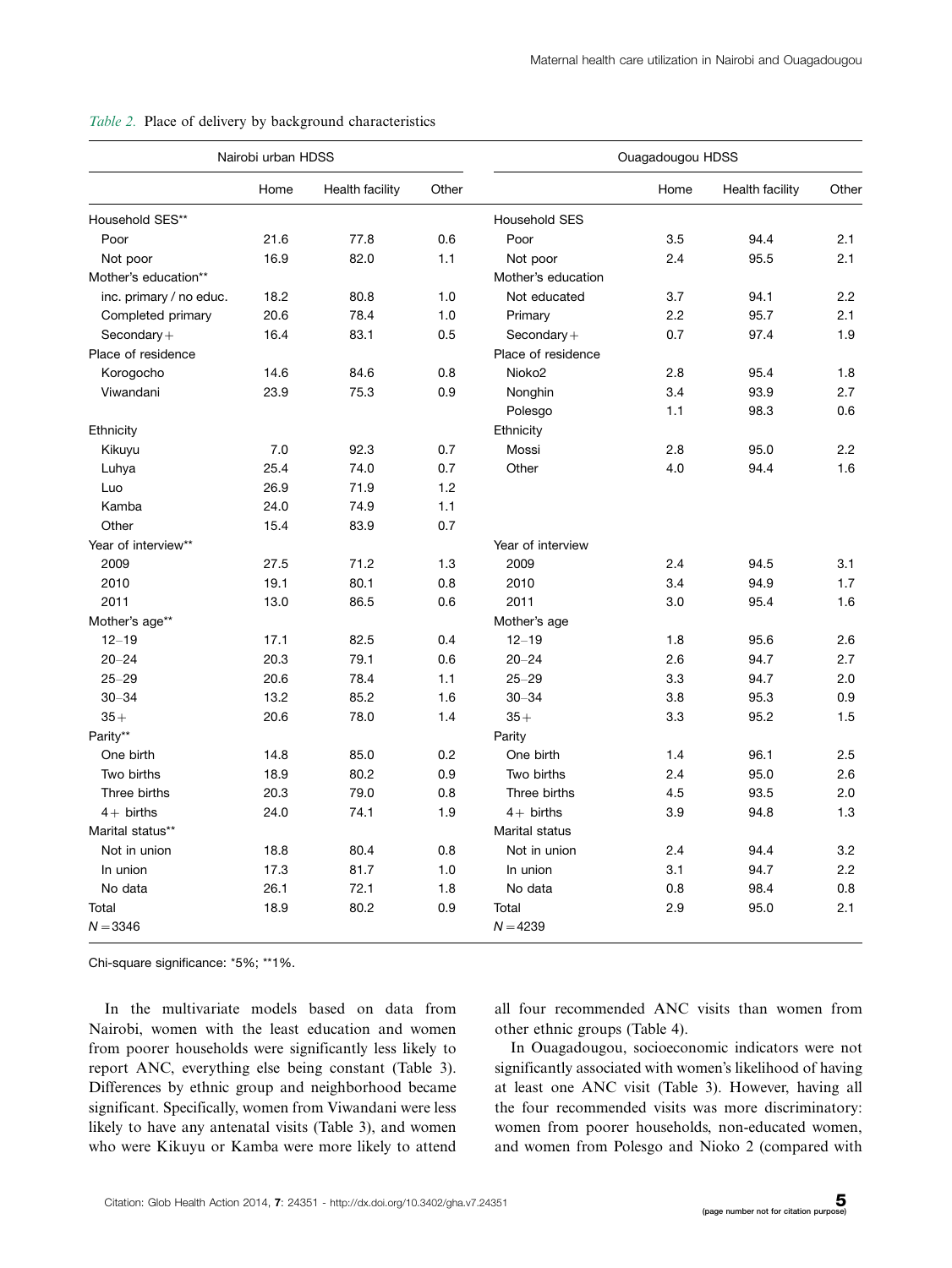# Table 3. Determinants of ANC use (at least one visit: yes/no)

| Nairobi urban HDSS                    |           | Ouagadougou HDSS                  |                 |                                |           |              |                 |
|---------------------------------------|-----------|-----------------------------------|-----------------|--------------------------------|-----------|--------------|-----------------|
|                                       | <b>OR</b> | $\mathsf{P}$                      | 95% CI          |                                | <b>OR</b> | $\mathsf{P}$ | 95% CI          |
| Household SES (ref: poor)             |           |                                   |                 | Household SES (ref: poor)      |           |              |                 |
| Not poor                              | 2.348     | 0.001                             | 1.392-3.958     | Not poor                       | 0.681     | 0.077        | $0.445 - 1.042$ |
| Mother's education (ref: complete     |           |                                   |                 | Mother's education (ref: not   |           |              |                 |
| primary)                              |           |                                   |                 | educated)                      |           |              |                 |
| Incomplete primary/no education 0.363 |           | 0.022                             | $0.152 - 0.867$ | Primary                        | 1.372     | 0.224        | $0.824 - 2.284$ |
| $Secondary +$                         | 0.634     | 0.302                             | $0.267 - 1.507$ | $Secondary +$                  | 1.705     | 0.118        | $0.873 - 3.33$  |
| Ethnicity (ref: Kikuyu)               |           |                                   |                 | Ethnicity (ref: Mossi)         |           |              |                 |
| Luhya                                 | 1.321     | 0.534                             | $0.550 - 3.169$ | Other                          | 0.748     | 0.423        | $0.367 - 1.522$ |
| Luo                                   | 0.713     | 0.379                             | 0.336-1.514     |                                |           |              |                 |
| Kamba                                 | 0.706     | 0.387                             | $0.321 - 1.554$ |                                |           |              |                 |
| Other                                 | 0.913     | 0.824                             | $0.411 - 2.029$ |                                |           |              |                 |
| Place of residence (ref: Korogocho)   |           | Place of residence (ref: Polesgo) |                 |                                |           |              |                 |
| Viwandani                             | 0.563     | 0.046                             | $0.321 - 0.989$ | Nioko <sub>2</sub>             | 0.564     | 0.131        | $0.269 - 1.186$ |
|                                       |           |                                   |                 | Nonghin                        | 0.89      | 0.755        | $0.429 - 1.846$ |
| Year of interview (ref: 2011)         |           |                                   |                 | Year of interview (ref: 2011)  |           |              |                 |
| 2009                                  | 0.624     | 0.094                             | 0.359-1.084     |                                |           |              |                 |
| 2010                                  | 0.425     | 0.015                             | $0.213 - 0.847$ | 2010                           | 0.982     | 0.930        | $0.65 - 1.483$  |
| Mother's age (ref. 20-24)             |           |                                   |                 | Mother's age (ref. 20-24)      |           |              |                 |
| $12 - 19$                             | 0.832     | 0.691                             | $0.335 - 2.066$ | $12 - 19$                      | 1.218     | 0.595        | $0.589 - 2.52$  |
| $25 - 29$                             | 1.356     | 0.419                             | $0.648 - 2.841$ | $25 - 29$                      | 1.184     | 0.550        | $0.681 - 2.058$ |
| $30 - 34$                             | 2.084     | 0.122                             | $0.822 - 5.287$ | $30 - 34$                      | 1.329     | 0.447        | $0.639 - 2.765$ |
| $35+$                                 | 0.983     | 0.970                             | $0.387 - 2.498$ | $35+$                          | 0.659     | 0.296        | $0.302 - 1.44$  |
| Parity (ref: 1 birth)                 |           |                                   |                 | Parity (ref: 1 birth)          |           |              |                 |
| Two births                            | 0.390     | 0.058                             | $0.147 - 1.032$ | Two births                     | 1.562     | 0.125        | $0.884 - 2.761$ |
| Three births                          | 0.217     | 0.005                             | $0.075 - 0.627$ | Three births                   | 1.576     | 0.169        | $0.825 - 3.013$ |
| $4+$ births                           | 0.077     | < 0.001                           | $0.025 - 0.234$ | $4+$ births                    | 1.593     | 0.191        | $0.793 - 3.2$   |
| Marital status (ref: in union)        |           |                                   |                 | Marital status (ref: in union) |           |              |                 |
| Not in union                          | 0.389     | 0.002                             | $0.214 - 0.710$ | Not in union                   | 0.439     | 0.069        | $0.181 - 1.065$ |
| No data                               | 0.492     | 0.107                             | $0.208 - 1.165$ | No data                        | 1.837     | 0.174        | $0.765 - 4.411$ |

Nonghin) were significantly less likely to have completed all fours visits (Table 4).

Concerning the place of delivery (Table 5), a significant relationship between lower education and poverty and a greater likelihood of delivering at home was observed in Nairobi. When controlling for other factors, being non-Kikuyu and from Viwandani were also associated with higher odds of delivering at home. The variable which was most strongly associated with delivery in a facility was previous ANC use: women reporting previous ANC use had 14 times higher odds to deliver in a facility compared with women reporting no ANC use.

While no socioeconomic characteristics were related to hospital delivery in Ouagadougou in the bivariate analysis, having a secondary education and living in Polesgo was associated with higher odds of hospital delivery, when everything else was held constant (but both of these groups of women are small in the study site). Ethnicity and SES were not associated with place of delivery in Ouagadougou in the multivariate analysis.

Delivery in a health facility was not related to previous ANC use in Ouagadougou.

# **Discussion**

Our analysis highlights several factors which may be associated with higher levels of complete ANC in the Nairobi slums compared with Ouagadougou, despite public health services being less numerous, located further away and costing more. First, we note that women who shared similar characteristics in the two cities (secondary education, non-poor) have differential maternal health utilization outcomes, with women in Nairobi having a much higher chance of completion of four ANC visits than in Ouagadougou. Women in Nairobi are surrounded by many more educated women, with higher levels of education in Nairobi overall; they may thus share norms more favorable to ANC utilization. Second, women in Nairobi may benefit from higher access to for-profit health facilities, which are more common in the Nairobi sites. The choice of different service providers, some more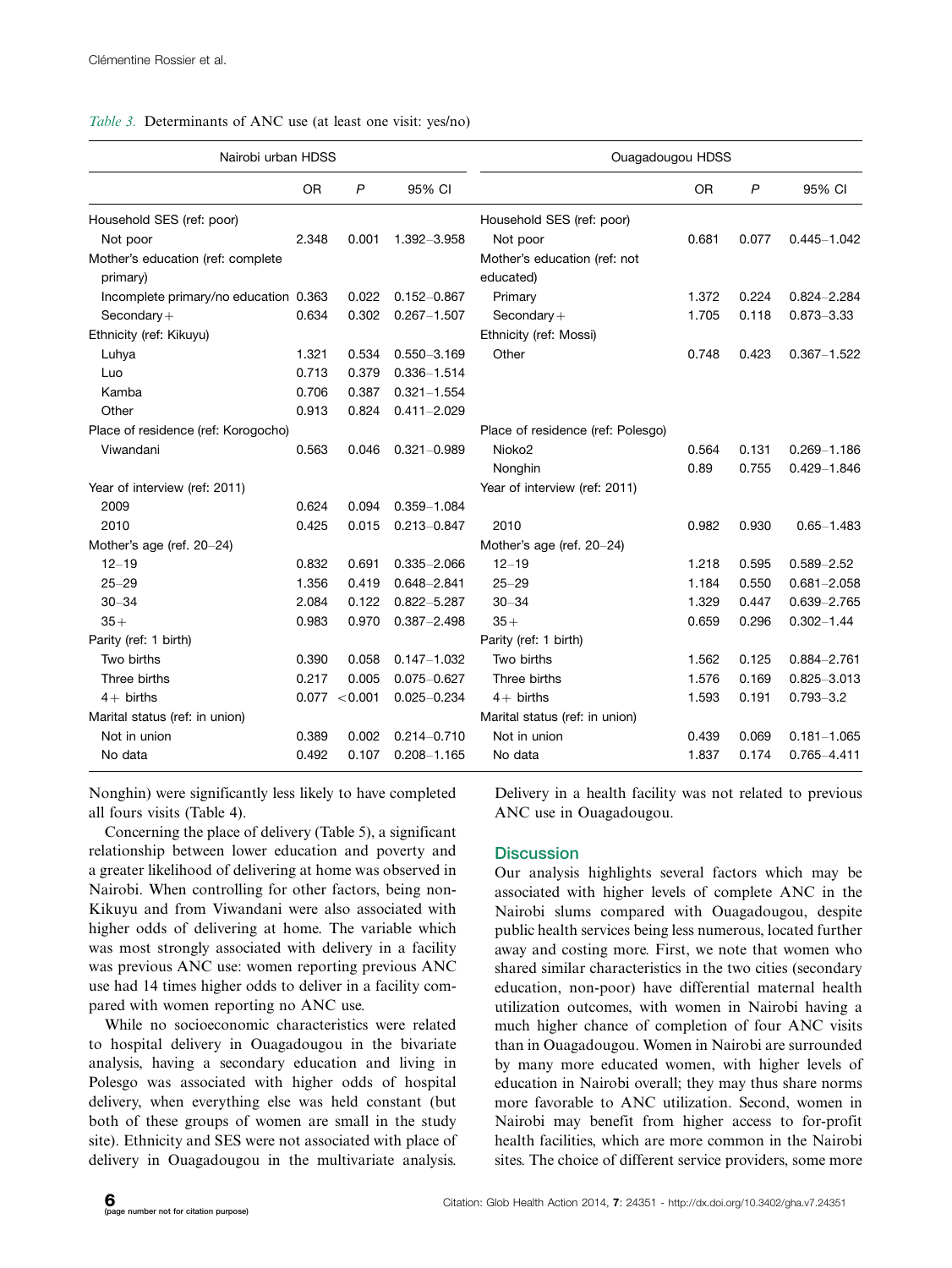| Nairobi urban HDSS                  |           | Ouagadougou HDSS |                 |                                   |           |                |                 |
|-------------------------------------|-----------|------------------|-----------------|-----------------------------------|-----------|----------------|-----------------|
|                                     | <b>OR</b> | P                | 95% CI          |                                   | <b>OR</b> | $\overline{P}$ | 95% CI          |
| Household SES (ref: poor)           |           |                  |                 | Household SES (ref: poor)         |           |                |                 |
| Not poor                            | 1.013     | 0.867            | $0.873 - 1.175$ | Not poor                          | 1.537     | < 0.001        | 1.253-1.886     |
| Mother's education (ref: complete   |           |                  |                 | Mother's education (ref: not      |           |                |                 |
| primary)                            |           |                  |                 | educated)                         |           |                |                 |
| Incomplete primary/no education     | 0.834     | 0.103            | $0.670 - 1.038$ | Primary                           | 1.536     | < 0.001        | 1.223-1.927     |
| $Secondary +$                       | 0.946     | 0.549            | 0.789-1.134     | $Secondary +$                     | 1.592     | < 0.001        | 1.209-2.096     |
| Ethnicity (ref: Kikuyu)             |           |                  |                 | Ethnicity (ref: Mossi)            |           |                |                 |
| Luhya                               | 0.674     | < 0.001          | $0.540 - 0.840$ | Other                             | 0.795     | 0.257          | $0.534 - 1.182$ |
| Luo                                 | 0.643     | < 0.001          | $0.511 - 0.809$ |                                   |           |                |                 |
| Kamba                               | 0.888     | 0.294            | $0.712 - 1.108$ |                                   |           |                |                 |
| Other                               | 0.795     | 0.049            | $0.632 - 0.999$ |                                   |           |                |                 |
| Place of residence (ref: Korogocho) |           |                  |                 | Place of residence (ref: Polesgo) |           |                |                 |
| Viwandani                           | 1.018     | 0.836            | $0.860 - 1.205$ | Nioko <sub>2</sub>                | 1.055     | 0.768          | $0.737 - 1.511$ |
|                                     |           |                  |                 | Nonghin                           | 1.463     | 0.025          | 1.049-2.04      |
| Year of interview (ref: 2011)       |           |                  |                 | Year of interview (ref: 2011)     |           |                |                 |
| 2009                                | 0.588     | < 0.001          | $0.504 - 0.686$ |                                   |           |                |                 |
| 2010                                | 0.690     | 0.003            | $0.542 - 0.879$ | 2010                              | 0.932     | 0.5            | $0.761 - 1.142$ |
| Mother's age (ref. $20-24$ )        |           |                  |                 | Mother's age (ref. $20-24$ )      |           |                |                 |
| $12 - 19$                           | 0.808     | 0.065            | $0.644 - 1.013$ | $12 - 19$                         | 1.307     | 0.135          | $0.92 - 1.855$  |
| $25 - 29$                           | 1.074     | 0.481            | $0.880 - 1.312$ | $25 - 29$                         | 1.056     | 0.671          | $0.82 - 1.361$  |
| $30 - 34$                           | 1.118     | 0.421            | $0.852 - 1.465$ | $30 - 34$                         | 1.204     | 0.256          | $0.874 - 1.66$  |
| $35+$                               | 1.296     | 0.154            | $0.907 - 1.852$ | $35+$                             | 1.199     | 0.406          | $0.782 - 1.838$ |
| Parity (ref: 1 birth)               |           |                  |                 | Parity (ref: 1 birth)             |           |                |                 |
| Two births                          | 0.566     | < 0.001          | $0.465 - 0.690$ | Two births                        | 1.253     | 0.103          | $0.955 - 1.644$ |
| Three births                        | 0.564     | < 0.001          | $0.442 - 0.720$ | Three births                      | 1.072     | 0.66           | $0.786 - 1.463$ |
| $4+$ births                         | 0.360     | < 0.001          | $0.269 - 0.482$ | $4+$ births                       | 0.806     | 0.223          | $0.57 - 1.14$   |
| Marital status (ref: in union)      |           |                  |                 | Marital status (ref: in union)    |           |                |                 |
| Not in union                        | 0.898     | 0.322            | $0.725 - 1.111$ | Not in union                      | 0.616     | 0.168          | $0.31 - 1.226$  |
| No data                             | 1.271     | 0.161            | $0.909 - 1.777$ | No data                           | 1.926     | < 0.001        | $1.411 - 2.63$  |
|                                     |           |                  |                 |                                   |           |                |                 |

#### Table 4. Determinants of ANC use (at least four visits: yes/no)

convenient and cheaper than others, could help more women meet the recommended ANC requirements in Nairobi than Ouagadougou. However, the question is then whether the quality of the ANC services is really up to standards for all these women. A prior study found that only about two-thirds of the births delivered in 'health facilities' received appropriate care, because many of the health facilities cited were substandard (30). The same could be true for ANC in Nairobi slums. Third, women in Nairobi may pay special care to ANC because they anticipate delivering at home, and want to make sure their pregnancy offers no signs of complications. Prior studies on the barriers to access to formal obstetric care in the two slums of Nairobi found that women exhibited an entrenched distrust of health professionals in public health facilities; women were also found to believe that ANC was more important for a healthy outcome than delivering in a hospital (11, 12). Finally, in Ouagadougou, women need proof of at least one ANC

visit to be accepted for a delivery in a hospital, but they do not need to complete four visits. While women have a strong incentive to have a first ANC visit (which probably explains why there is no socioeconomic or demographic differential in having at least one ANC visit in that city), they have fewer incentives to complete all four visits.

Our results also provide additional insights as to why women in Ouagadougou are more likely to deliver in hospitals compared with women in Nairobi, on top of the better-known factors (more public health facilities, lower cost, and closer public health facilities). Our analysis revealed not only a high proportion of women delivering in hospitals in Ouagadougou, but also a virtual absence of socioeconomic differentials (and even demographic differences) for hospital delivery, as for the first ANC visit. These results may stem from the existence of a policy that prohibits TBAs from assisting with deliveries. Women in Ouagadougou have no choice between a home birth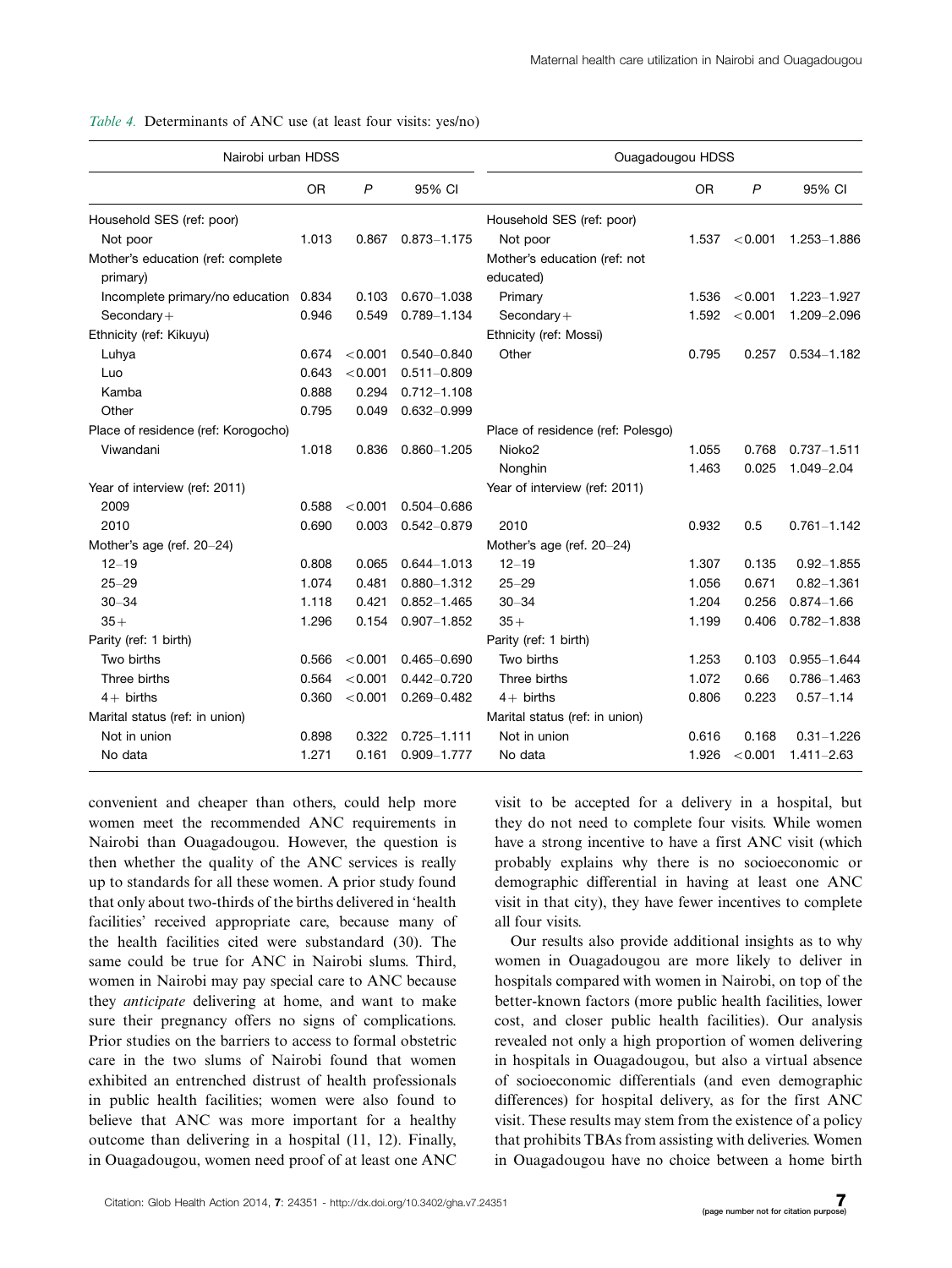# Table 5. Determinants of place of delivery

| Nairobi urban HDSS                  |           | Ouagadougou HDSS  |                               |                                   |       |                |                 |
|-------------------------------------|-----------|-------------------|-------------------------------|-----------------------------------|-------|----------------|-----------------|
|                                     | <b>OR</b> | $\mathsf{P}$      | 95% CI                        |                                   | 0R    | $\overline{P}$ | 95% CI          |
| Household SES (ref: poor)           |           |                   |                               | Household SES (ref: poor)         |       |                |                 |
| Not poor                            | 1.209     | 0.055             | $0.996 - 1.466$               | Not poor                          | 1.217 | 0.317          | $0.829 - 1.788$ |
| Mother's education (ref: complete   |           |                   |                               | Mother's education (ref: not      |       |                |                 |
| primary)                            |           |                   |                               | educated)                         |       |                |                 |
| Incomplete primary/no education     | 0.954     |                   | 0.755 0.712-1.279             | Primary                           | 1.396 | 0.172          | $0.865 - 2.251$ |
| $Secondary +$                       | 0.762     | 0.027             | 0.599-0.969                   | $Secondary +$                     | 2.982 | 0.012          | 1.272-6.99      |
| Ethnicity (ref: Kikuyu)             |           |                   |                               | Ethnicity (ref: Mossi)            |       |                |                 |
| Luhya                               | 0.241     | < 0.001           | $0.173 - 0.336$               | Other                             | 1.243 | 0.615          | $0.534 - 2.894$ |
| Luo                                 | 0.187     | < 0.001           | $0.133 - 0.263$               |                                   |       |                |                 |
| Kamba                               | 0.338     | < 0.001           | $0.243 - 0.471$               |                                   |       |                |                 |
| Other                               |           | 0.516 < 0.001     | 0.358-0.744                   |                                   |       |                |                 |
| Place of residence (ref: Korogocho) |           |                   |                               | Place of residence (ref: Polesgo) |       |                |                 |
| Viwandani                           |           | $0.364 \le 0.001$ | $0.290 - 0.457$               | Nioko <sub>2</sub>                | 0.31  | 0.029          | $0.109 - 0.885$ |
|                                     |           |                   |                               | Nonghin                           | 0.274 | 0.013          | $0.099 - 0.758$ |
| Year of interview (ref: 2011)       |           |                   |                               | Year of interview (ref: 2011)     |       |                |                 |
| 2009                                | 0.383     | < 0.001           | $0.314 - 0.467$               | 2009                              | 1.683 | 0.482          | $0.394 - 7.19$  |
| 2010                                | 0.741     |                   | 0.067 0.537-1.021             | 2010                              | 1.105 | 0.614          | $0.75 - 1.629$  |
| Mother's age (ref. 20-24)           |           |                   |                               | Mother's age (ref. 20-24)         |       |                |                 |
| $12 - 19$                           | 1.002     | 0.991             | $0.740 - 1.356$               | $12 - 19$                         | 0.976 | 0.945          | $0.484 - 1.966$ |
| $25 - 29$                           | 1.358     | 0.021             | 1.048-1.761                   | $25 - 29$                         | 1.511 | 0.122          | $0.895 - 2.549$ |
| $30 - 34$                           | 2.483     | 0.000             | 1.702-3.621                   | $30 - 34$                         | 1.403 | 0.308          | $0.731 - 2.69$  |
| $35+$                               | 1.426     | 0.126             | $0.906 - 2.244$               | $35+$                             | 1.408 | 0.413          | $0.62 - 3.196$  |
| Parity (ref: 1 birth)               |           |                   |                               | Parity (ref: 1 birth)             |       |                |                 |
| Two births                          | 0.611     | < 0.001           | $0.468 - 0.797$               | Two births                        | 1.006 | 0.984          | $0.552 - 1.834$ |
| Three births                        | 0.529     | < 0.001           | 0.383-0.730                   | Three births                      | 0.657 | 0.191          | $0.35 - 1.232$  |
| $4+$ births                         |           | 0.313 < 0.001     | $0.214 - 0.457$               | $4+$ births                       | 0.673 | 0.269          | $0.334 - 1.358$ |
| Marital status (ref: in union)      |           |                   |                               | Marital status (ref: in union)    |       |                |                 |
| Not in union                        | 0.825     | 0.187             | $0.620 - 1.098$               | Not in union                      | 1.168 | 0.798          | 0.356-3.835     |
| No data                             | 0.628     | 0.021             | $0.422 - 0.932$               | No data                           | 3.694 | 0.03           | 1.135-12.016    |
| ANC use (ref: NO)                   |           |                   |                               | ANC use (ref: NO)                 |       |                |                 |
| <b>Used ANC</b>                     |           |                   | $14.222 < 0.001$ 7.707-26.246 | Used ANC                          | 0.598 | 0.39           | $0.186 - 1.929$ |

and a hospital birth, because they cannot rely on assistance were they to choose a home delivery. Altogether, women who do not benefit from any ANC or are unable to make it to the facility in time do not belong to specific sociodemographic groups in Ouagadougou, and these two variables are not linked there. However, these women might be worth targeting in maternal and child health program interventions.

Our results also underscore the important role that distance may play in maternal health care utilization even in cities, as the neighborhood of residence was associated with skilled delivery in both sites. In Ouagadougou, one of the informal neighborhoods studied (Polesgo) is an ancient village and benefits from a dispensary located at its heart, as opposed to the two other areas. As expected, women in Polesgo were more likely to deliver in a health facility. In Nairobi, Viwandani is relatively underserved by health centers compared with Korogocho, and women deliver less often in a health facility there.

One limitation should be recognized when interpreting these study results: despite our best efforts to standardize the measures, the variables of interest are not completely comparable across the two sites. In particular, poorer women in Nairobi live in households with more goods and amenities, but living costs are higher in that city. These women may also encounter other sources of uncertainties and challenges compared with women from poorer households in Ouagadougou. For example, households in Ouagadougou are more likely to own their home and live in settlements that are cleaner and safer than the Nairobi slums (31). In addition, the health facilities where women get ANC and deliver in Ouagadougou are usually up to a minimal level of standards because they are overwhelmingly public, unlike many of the forprofit health facilities serving the slums of Nairobi (30).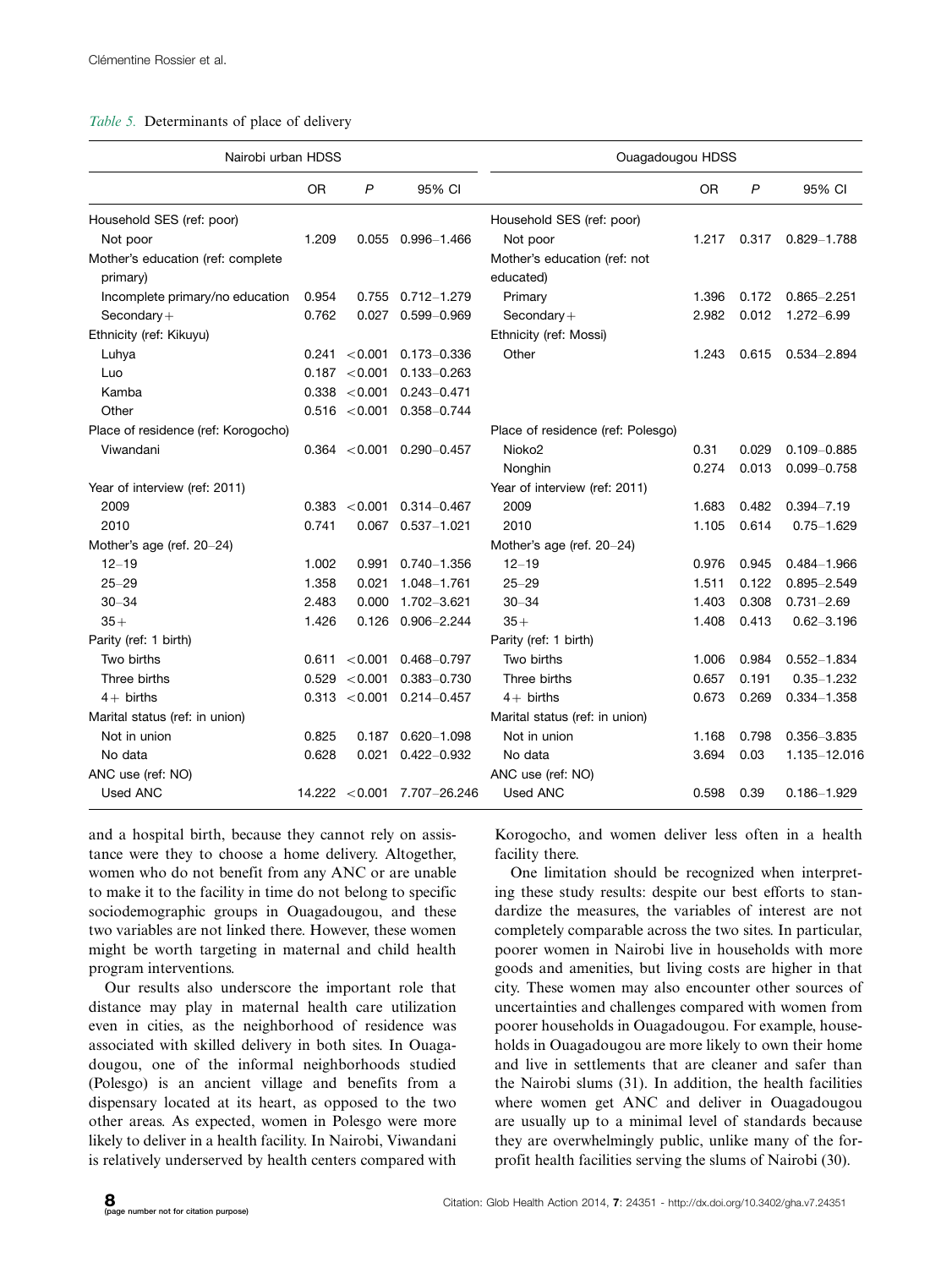# **Conclusions**

Overall study findings suggest that maternal health in urban Burkina Faso benefits from a set of relatively wellenforced regulations and policies, including subsidized low-cost delivery, free ANC, regulations stipulating that women need at least one ANC to deliver in a hospital, and the prohibition of TBAs from assisting deliveries. Such particular policies and level of enforcement was not evident in the Nairobi study sites. Reviews of national health systems have indeed concluded that the monitoring and the enforcement of regulations are stronger in Burkina Faso compared to Kenya (32). The private health sector in Burkina Faso is relative young and private clinics are almost exclusively geared at richer segments of the population in the country. Thus, the greater reliance on the public health sector in Burkina Faso may ease the control of the health system and help ensure that services meet minimal standards. However, in Ouagadougou, the challenge of addressing the deficit in full ANC attendance by all pregnant women may perhaps surpass the capacity of the public sector as presently constituted and is therefore an area that may require critical review and intervention.

In Nairobi, in contrast, where women have a choice of caregivers (private, public), a key issue might be the improvement of the quality of private facilities for ANC and deliveries. To give poor women better quality options at an affordable cost, a reproductive health voucher program has been tested in the slums of the NUHDSS between 2006 and 2012; 34.2% of all births registered during that period participated to the program (33). The expansion of the voucher program may be a promising avenue for improving maternal health service utilization in Nairobi. However, it is important to note that available evidence has estimated that transportation (which is not covered by the voucher) poses a barrier to its use (34).

#### Acknowledgements

We thank Valéry Ridde for his thoughtful comments on a first version of the paper. The first author is grateful to the Swiss National Science Foundation for allowing her time to write (PP00P1\_144717/1). The authors from Nairobi HDSS are grateful to the Bill and Melinda Gates Foundation for funding the analysis and writing time (Grant No. OPP 1021893).

# Conflict of interest and funding

The work was funded by the Wellcome Trust, grant number WT081993MA, which has supported the Ouagadougou HDSS between 2008 and 2013. Data collection in the Nairobi HDSS was funded by the Wellcome Trust (Grant No. GR 07830 M) and DANIDA through the INDEPTH Network (Grant No. 09-105SSI).

#### **References**

- 1. Hogan MC, Foreman KJ, Naghavi M, Ahn SY, Wang M, Makela SM, et al. Maternal mortality for 181 countries, 1980 2008: a systematic analysis of progress towards millennium development goal 5. Lancet 2010; 375: 1609-23.
- 2. Lozano R, Wang H, Foreman KJ, Rajaratnam JK, Naghavi M, Marcus JR, et al. Progress towards millennium development goals 4 and 5 on maternal and child mortality: an updated systematic analysis. Lancet 2011; 378: 1139-65.
- 3. Soubeiga D, Sia D, Gauvin L. Increasing institutional deliveries among antenatal clients: effect of birth preparedness counselling. Health Policy Plan 2013; 17: 8016-29.
- 4. Graham WJ, Bell JS, Bullough CHW. Can skilled attendance at delivery reduce maternal mortality in developing countries? In: De Brouwere V, Van Lerberghe W, eds. Safe motherhood strategies: a review of the evidence. Antwerp: ITG Press; 2001, pp. 97-129.
- 5. Campbell OM, Graham WJ. Strategies for reducing maternal mortality: getting on with what works. Lancet 2006; 368: 1284-99
- 6. Ronsmans C, Etard JF, Walraven G, Hoj L, Dumont A, de Bernis L, et al. Maternal mortality and access to obstetric services in West Africa. Trop Med Int Health 2003;  $8: 940 - 8.$
- 7. Department of Economic and Social Affairs/Population Division, United Nations (2010). World urbanization prospects 2009 revision. New York: United Nations.
- 8. Emina J, Beguy D, Zulu E, Ezeh A, Muindi K, Elung'ata P, et al. Monitoring of health and demographic outcomes in poor urban settlements: evidence from the Nairobi Urban Health and Demographic Surveillance System. J Urban Health 2011; 88:  $200 - 18$ .
- 9. Ziraba AK, Nyovani M, Mills S, Kyobutungi C, Ezeh A. Maternal mortality in the informal settlements of Nairobi city: what do we know? Reprod Health 2009; 6: 6. DOI: 10.1186/ 1742-4755-6-6.
- 10. Kenya National Bureau of Statistics (KNBS), ICF Macro (2010). Kenya demographic and health survey 2008-09. Calverton, MD: KNBS and ICF Macro.
- 11. Izugbara C, Ngilangwa D. Women, poverty and adverse maternal outcomes in Nairobi, Kenya. BMC Womens Health 2010; 10: 33.
- 12. Izugbara CO, Kabiru CW, Zulu EM. Urban poor Kenyan women and hospital-based delivery. Public Health Rep 2009; 124: 585-9.
- 13. Boyer F, Delaunay D, editors. Peuplement de Ouagadougou et développement urbain: rapport provisoire. Ouagadougou, Paris: IRD, Université de Paris I; 2009, 250 p. Available from: [http://horizon.documentation.ird.fr/exl-doc/pleins\\_textes/divers11-](http://horizon.documentation.ird.fr/exl-doc/pleins_textes/divers11-03/010046843.pdf) [03/010046843.pdf](http://horizon.documentation.ird.fr/exl-doc/pleins_textes/divers11-03/010046843.pdf) [cited 10 June 2014].
- 14. Institut National de la Statistique et de la Démographie and ICF International (2012). Enquête Démographique et de Santé et à Indicateurs Multiples du Burkina Faso 2010. Calverton, MDICF: ICF International.
- 15. Lagarde M, Palmer N. The impact of user fees on access to health services in low- and middle-income countries. Cochrane Database Syst Rev 2011; 13: CD009094.
- 16. Chuma J, Musimbi J, Okungu V, Goodman C, Molyneux C. Reducing user fees for primary health care in Kenya: policy on paper or policy in practice? Int J Equity Health 2009; 8: 15.
- 17. De Allegri M, Ridde V, Louis VR, Sarker M, Tiendrebéogo J, Yé M, et al. The impact of targeted subsidies for facility-based delivery on access to care and equity  $-$  evidence from a population-based study in rural Burkina Faso. J Health Policy 2012; 33: 439-53.